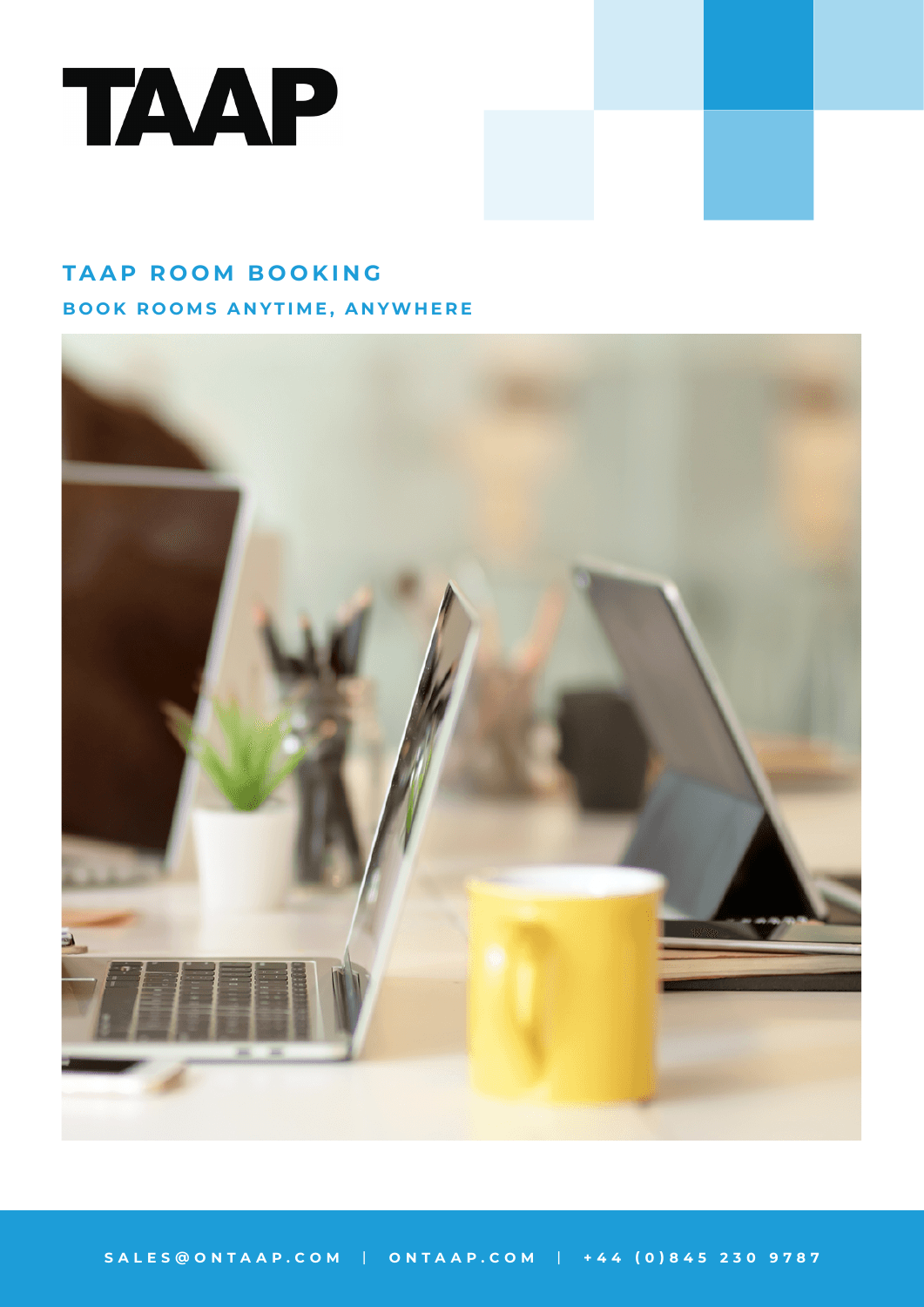



# **FEATURES**

- **Automated Wait List**
- **Approval Flows**
- **Booking Admin**
- **Booking Notifications**
- **Capacity Management**
- **Email Management**
- **Facilities Management**
- **Multi Date Bookings**
- **Reporting & Analytics**
- **Self Registration**
- **Single Date Bookings**
- **Support**
- **View Bookings**

**Room Booking is a digital solution that streamlines the process of booking a room through the automation of manual, excel and email processes.** 

**Organisations require no new hardware as Room Booking is a web based app that can be used by anyone on any device.**

# **WHY CHOOSE TAAP?**

- **Digital Transformation market leader**
- **Trusted by thousands of end users**
- **Cloud based and fully secure**
- **Fast and agile deployment model**
- **Fully cross platform**

### **BENEFITS**

- $\mathcal{G}$  Gain critical insights into how you currently utilise your rooms to identify areas of efficiency improvement
- $\sqrt{\sqrt{}}$  Increases process efficiency through optimised digital services and an easy to use solution to schedule and complete room bookings
- $\mathcal{C}_1$  Reduces operational and administrative costs with the elimination of paper, excel and email processes
- $\sqrt{\left( \right)}$  Improves data security with a fully encrypted digital solution and enforces UK GDPR compliance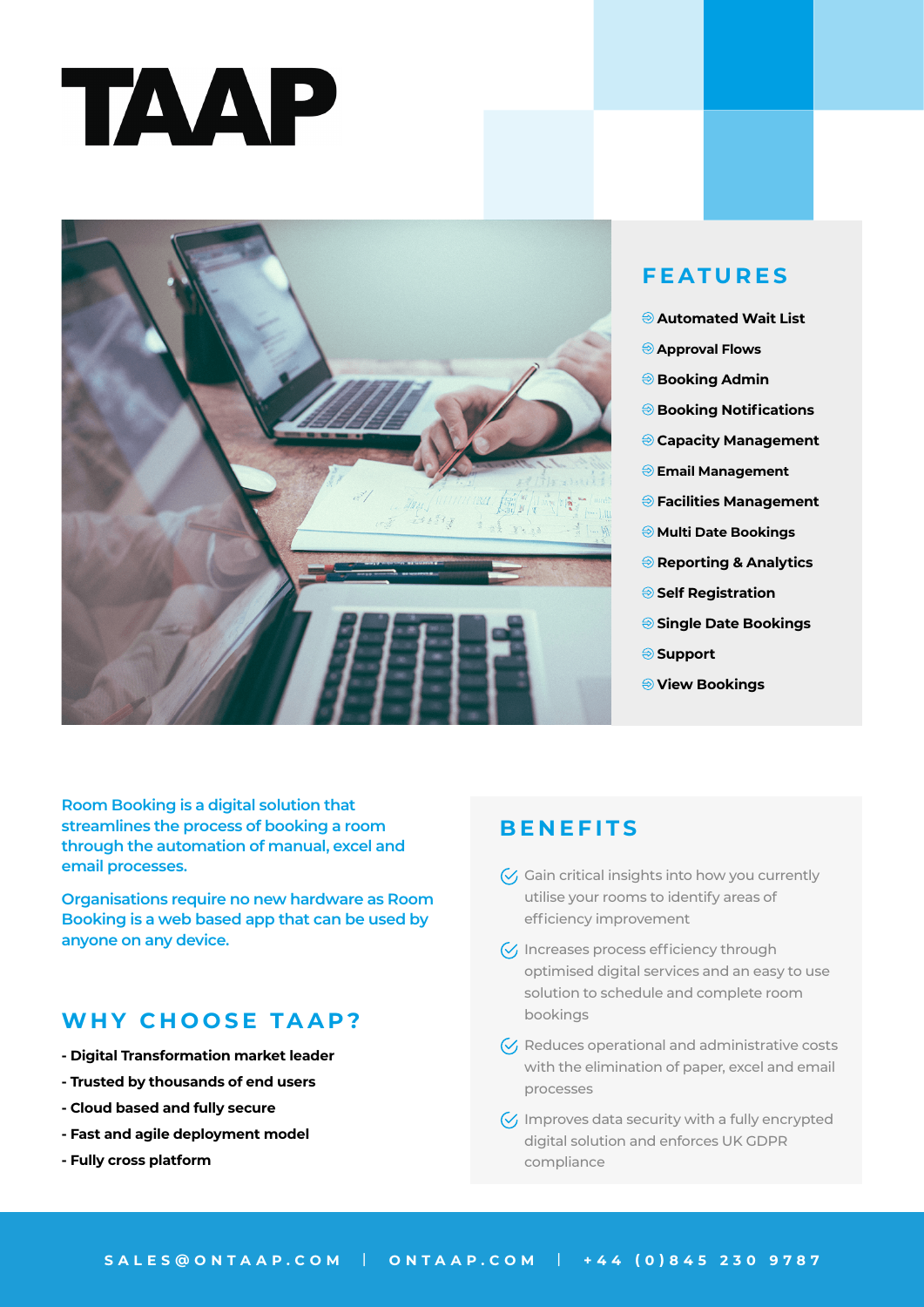# TAAP **ROOM BOOKING**

# **SECURE, SMART, STREAMLINED ROOM BOOKING**

#### **EMPOWER YOUR ORGANISATION**

- $\sqrt{2}$  Easy access for all users to make single or multi bookings
- $\heartsuit$  Fully automated wait list process to remove additional admin effort
- $\sqrt{2}$  Provides valuable insight into utilisation levels to support management decisions
- $\Diamond$  Real time visibility of room availability
- $\sqrt{\phantom{a}}$  No more spreadsheets and unneccessary emails and phone calls

# **WHY TAAP ROOM BOOKING?**

- $\Theta$  Room Booking is quick, intuitive and 100% secure
- Your workforce will have easy access to room availability at their fingertips with room booking reservations via mobile or web interface
- Management of buildings, locations and room variables that can then be used to search against when users are making their booking.
- Allows Management of room availability and approval rules
- **→ Room Booking scoring system to ensure room** booking based on closest match of search criteria
- On searching for a room, users can be added to the Automated Wait List where there is no or limited availability with automatic email notifications when a room becomes available that matches the wait list criteria
- Users can create bookings, view booking details, edit, cancel, add additional contacts against a booking who will also receive notification emails and raise support issues
- $\Theta$  Reporting and analytics allows management to gain real time insight into organisation hot desking behaviours

# **GETTING STARTED**

### **WE CAN HELP YOU WITH YOUR INITIAL SET UP**

- **Set up of Room Booking locations**
- $\oplus$  Each room is allocated a floor within a location
- Mapping of features against each Room (computer screens, windows, capacity)
- $\Theta$  Set up of administrative users
- Email template management for Room Booking notifications
- We can provide optional Integration with HR, joiners, movers, leavers systems and single sign on